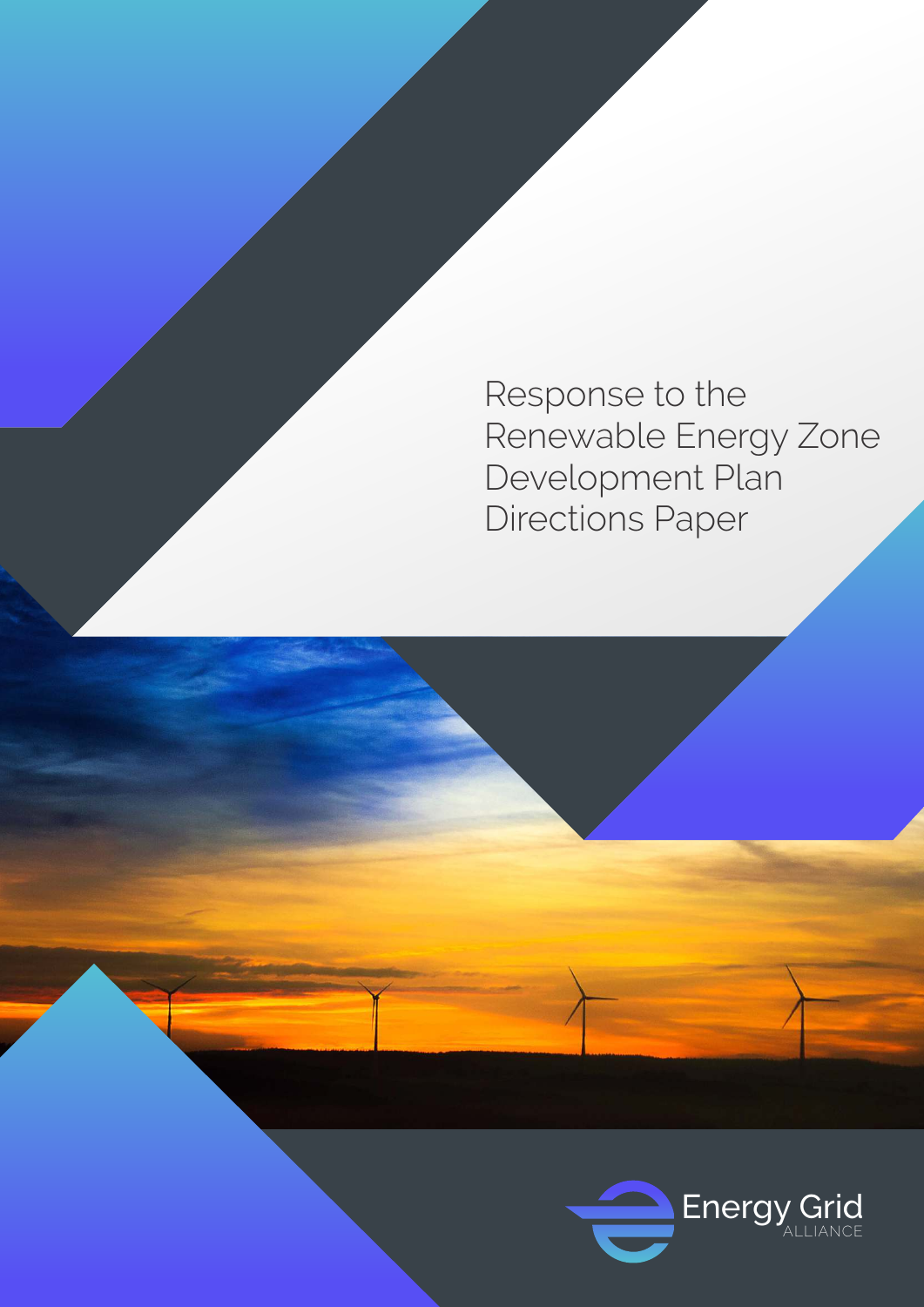Energy Grid Alliance was established with the purpose of engaging with transmission companies, energy regulators, market operators, relevant peak bodies, government and communities to establish best planning practices for new energy transmission infrastructure and to inform on the benefits of working with communities to develop and maintain social license.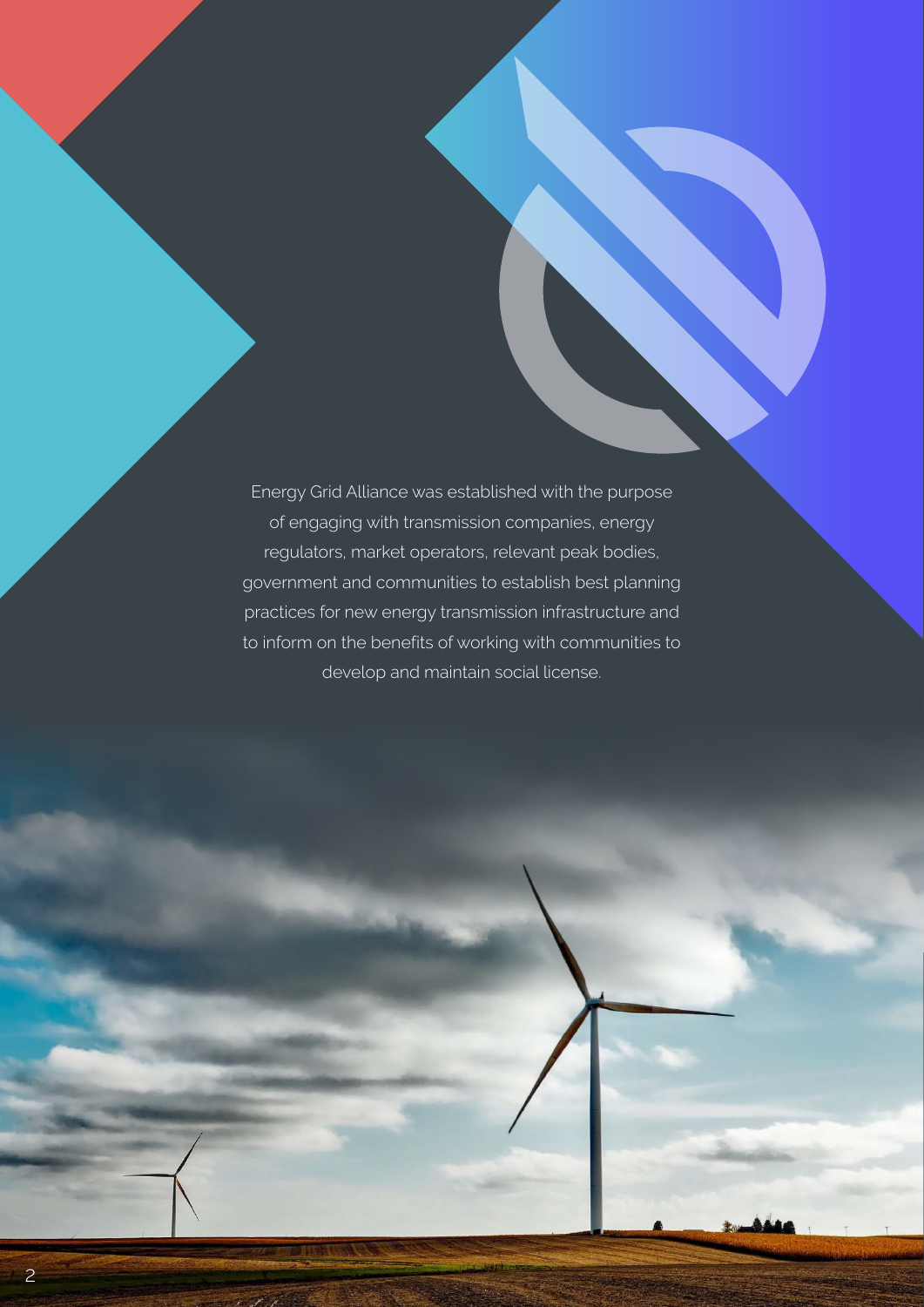## Introduction

As the States ageing coal-fired generation is retired, it will increasingly be replaced by wind and solar in different locations. Stronger transmission networks will be needed to move the power around the system locally and interstate. Increasing the capacity of existing transmission interconnectors or high voltage lines can lead to more customers accessing cheaper and more reliable electricity.

The need for an effective and efficient transmission network to transfer energy generated in renewable energy zones to the State power grid is recognised but it is fundamental the impacts on environment and community be considered at the inception stage of each project.

Route selection should try to avoid, minimise, or offset impacts on important environmental, social, cultural and landscape values and avoid community and land use conflict by utilising existing rights-of-way and undergrounding as a preferred transmission option. Feasibility of the preferred route should be determined early using GIS desktop analysis.

Under the current regulatory framework, community consultation, impact avoidance and mitigation measures are dealt with by the proponent, often through the Environment Effects Statement (EES) process, the most rigorous environmental impact assessment process in Victoria. This often-lengthy process results in material **project delays** and **increases the risk the project will not proceed at all**, impacting on the Victorian economy, energy infrastructure investment, impacted communities and Victorian energy consumers.

Transmission companies, energy regulators, market operators, relevant peak bodies and government need to partner with community in every aspect of planning, development and decision making, including the development of alternatives and the identification of a preferred solution. Community engagement is key to the success of any major infrastructure project and is most successful when it establishes and delivers on clear expectations and gives people the opportunity to influence decisions.

To meet future growth and speed up project delivery, community stakeholders should **actively participate in the** decision-making process and be involved in drafting plans for energy transmission networks. This will help reduce land use conflicts by:

- Identifying potential transmission corridors and substation sites using existing rights-of-way
- Identifying areas where undergrounding is essential and overhead transmission is acceptable
- Defining setbacks from materially populated township settlement boundaries, habitable dwellings, zones, overlays, buffers and strategic agricultural/fam land.

The bid to find the best and most economically feasible solution to accommodate multiple major new renewable energy projects while considering competing values and trade-offs should be a major focus for transmission networks and interconnectors.

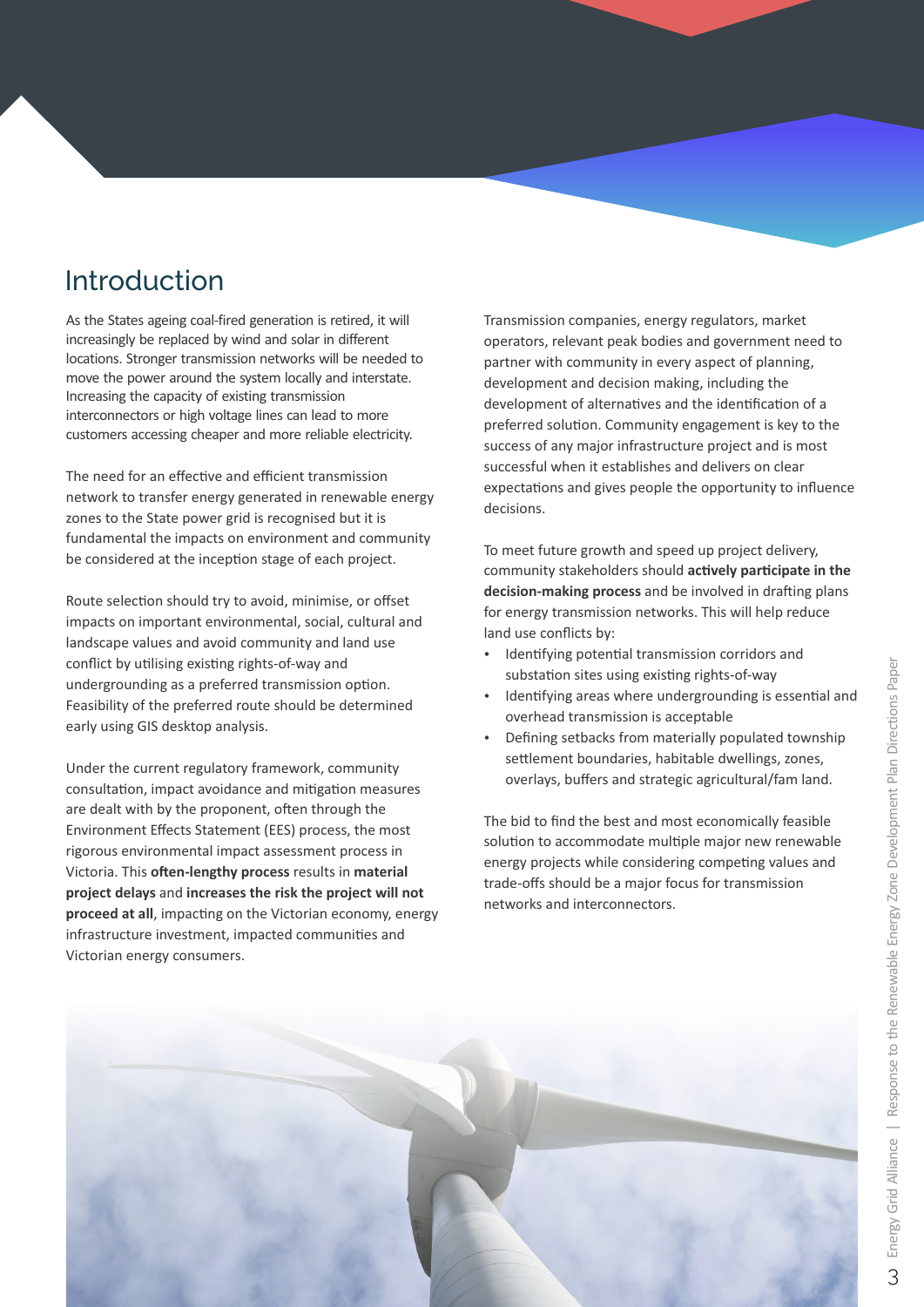Minimising Impact through best planning practices in the transmission of renewable energy

## Western Victoria Transmission Network Project (WVTNP)

The WVTNP proposes the development of a new transmission line starting at Bulgana, near Stawell in Victoria's west, and covering approximately 190km to the north-western Melbourne suburb of Sydenham.

The WVTNP is critical infrastructure required to unlock the renewable energy potential of western Victoria as a key Renewable Energy Zone and will help to deliver clean and affordable energy to Victorians. The project will also drive economic growth and bring new job opportunities to the region.

The project will include:

- a new terminal station to the north of Ballarat
- new 220 kilovolt (kV) double circuit overhead transmission lines from the new terminal station to Bulgana (via Waubra)
- new 500kV double circuit overhead transmission lines from Sydenham to the new terminal station
- several minor upgrades, including to existing electricity infrastructure.

Western (V3) Stage 1 | Category 2 refers to constructing a new 500kV double circuit overhead transmission line from North Ballarat to Bulgana. This represents an alternative to the proposed WVTNP.

Planning assessments underway as part of WVTNP need to be amended to include 500kV to Bulgana.

The project has been identified in the REZ Development Plan Directions Paper as having a '**High Risk**' of delivery for the following reasons:

- . Project within greenfield area therefore vegetation clearing required
- Infrastructure close to sensitive areas
- Conflicting land use
- Potential conflicting regarding future residential development.
- Potential community concerns regarding increased visual impacts and environmental impacts.

Further to this, the 500kV line from North Ballarat to Sydenham poses significant impacts to farming, agriculture, materially populated towns, communities and state significant landscape.

Rural communities across Western Victoria are united against the unacceptable impacts of overhead transmission infrastructure: altering landscape character, causing widespread damage to critical habitat for threatened species, increasing fire risk to wildlife habitats and thousands of residents, destroying visual amenity, harming local agriculture, associated businesses, and reducing property values.

The push-back from community, concerned about the impact of overhead renewable energy transmission signals a new challenge for Renewable Energy Zones in Victoria – a challenge that will be faced by every new transmission project unless community stakeholders **actively participate in the decision-making process.**

The priority when planning transmission lines routes should be to avoid land use conflict in the first place. Considering the different characteristics of essential elements of energy transmission, an approach to transmission route design should be developed based on four primary aims:

- ! Use of existing Transmission Corridors or Rights-of-way (ROW)
- Avoid or minimise socio-economic impacts
- ! Avoid or minimise environmental impacts to protect and conserve the environment
- ! Ensure the Triple Bottom Line Net Economic Benefit equals the Market Benefit less costs.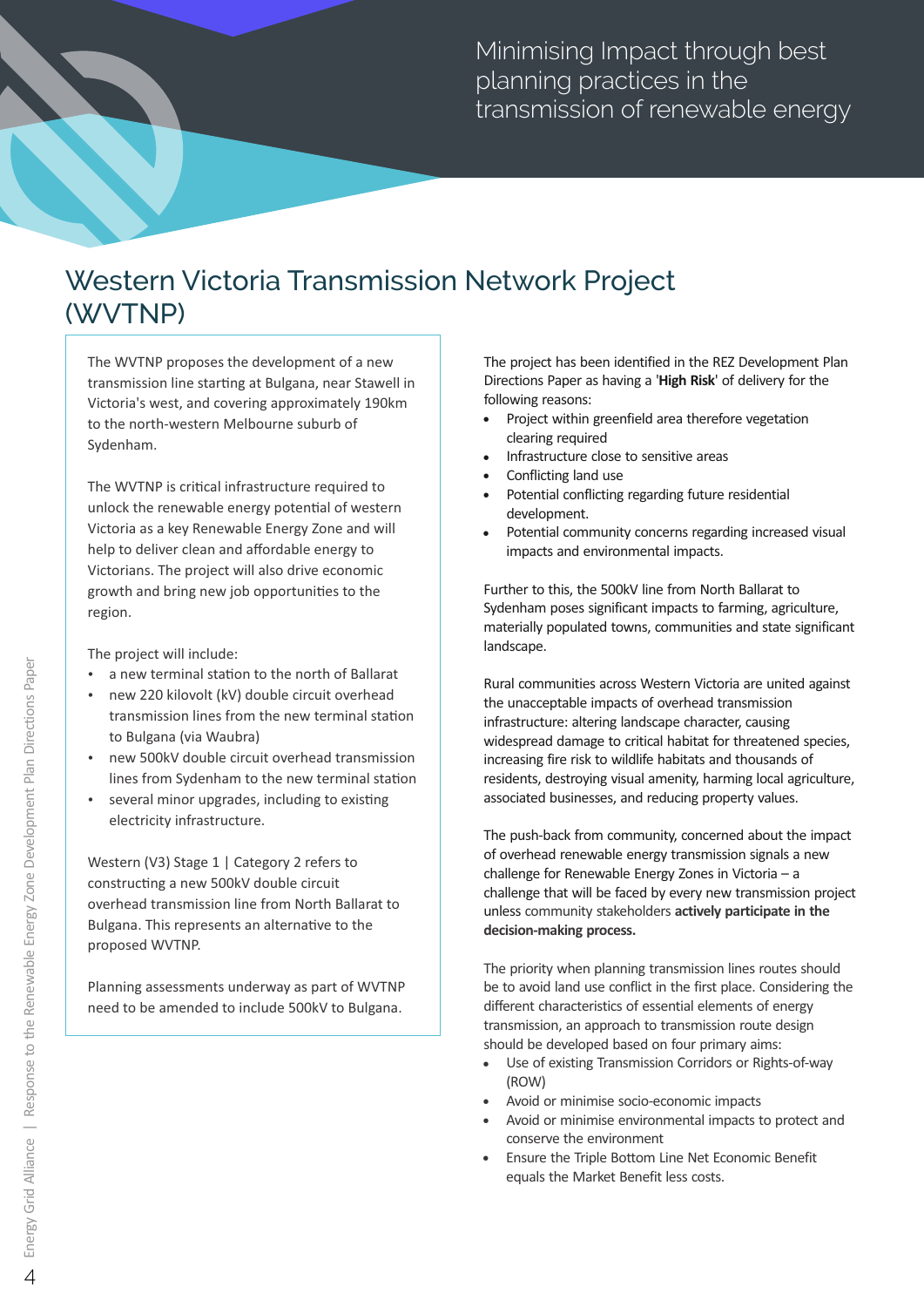Minimising Impact through best planning practices in the transmission of renewable energy

## Use of existing Transmission Corridors or Rights-of-way

**Energy Grid Alliance is concerned that**  the best solution may be one that is **not currently being considered.**

Every effort should be made to site new transmission lines, to the greatest extent feasible that is consistent with economic and engineering considerations, reliability of electric system, and protection of the existing environment, utilising corridors in the following order of priority:

- existing utility corridors
- highway and railroad corridors
- new corridors.

When rigorously evaluated as part of routing decisions, corridor sharing can be a useful method in mitigating environmental, property, and community impacts of a new transmission line.

The siting of transmission facilities must seek to avoid to the maximum extent possible areas of high ecological, cultural, economic, and aesthetic value and sensitivity.

The objective is to protect and maintain the natural, aesthetic and scientific values of significant geological and geomorphological features.

Overhead transmission infrastructure should not permanently alter character of state significant landscape. When the construction of transmission facilities in or near sensitive habitats cannot be avoided. impacts should be minimised using underground cables instead of overhead lines.



Proposed 500kV line Proposed 220kV line (potential to be upgraded to 500kV) Recommended 500kV line (by Energy Grid Alliance) *Image Source: DELWP REZ Development Plan Directions Paper pp25.*

## **Recommended Route**

Compared to the proposed route of the WVTNP, this alternative utilises existing transmission corridors. This strategic route:

- . Improves security of supply to Melbourne by mitigating the risk the current proposed project may not proceed at all due to cumulative environmental effects and community conflict.
- Avoids further project delays
- ! Avoids or minimises socio-economic impacts
- Avoids or minimises environmental impacts to protect and conserve the environment
- Avoids further native habitat fragmentation
- Avoids or minimised further bushfire and fire-fighting risk
- Avoids unnecessary impact on materially populated towns and residential areas
- Avoids further land use change
- Avoids further loss or fragmentation of productive agricultural land

Energy Grid Alliance recommends a comprehensive review of the Western Victoria Transmission Network Project. Overhead transmission infrastructure is not in the public interest when it results in such vast direct and cumulative disbenefits. In protecting Victoria's economy and environment, it is vital energy transmission line routing and sing serves to protect and enhance our socio-economic and natural environments by avoiding sensitive, materially populated and strategically productive areas. 5